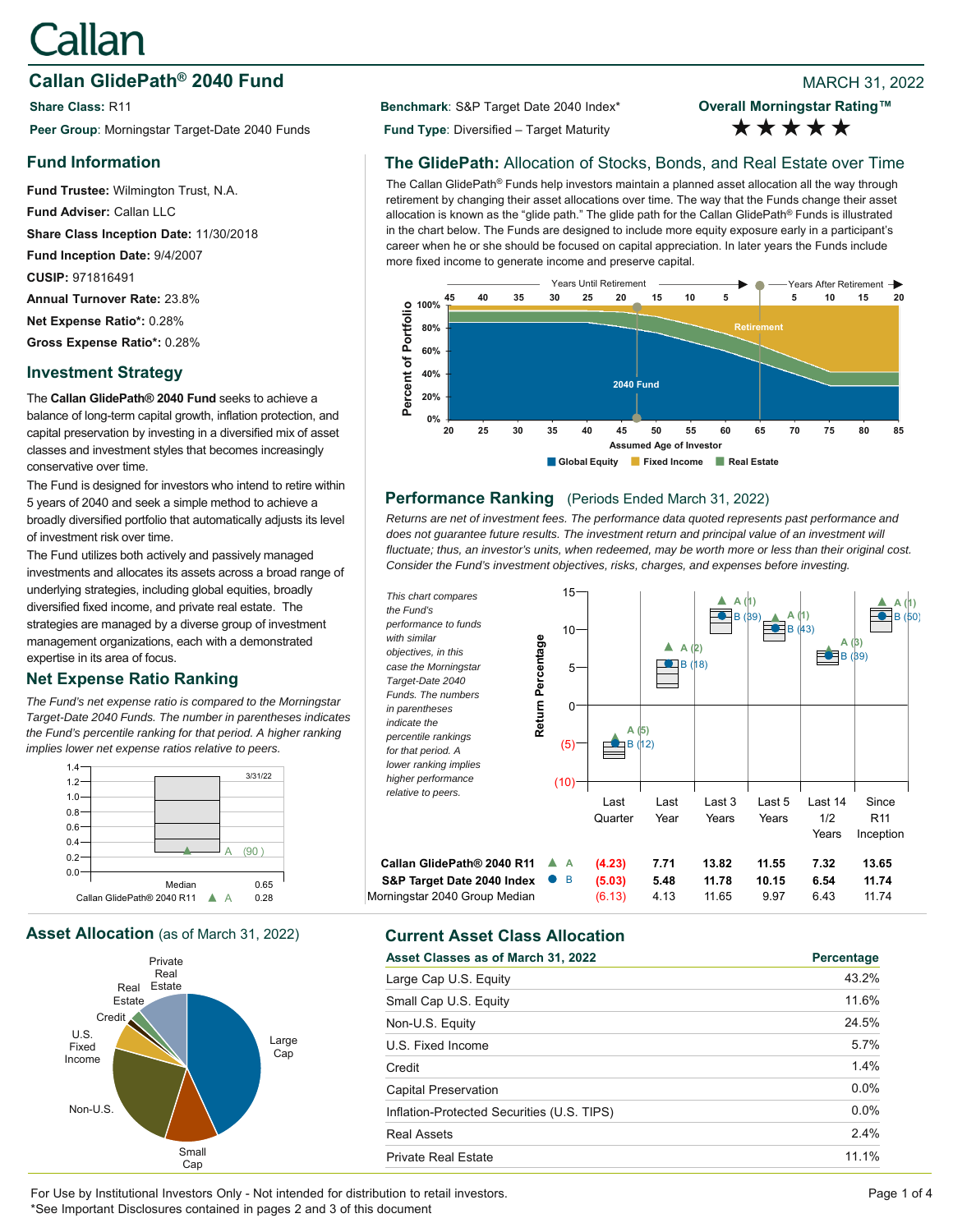#### **General Disclosures**

The Callan GlidePath® 2040 Fund (the "Fund") is part of a collective trust maintained by Wilmington Trust, N.A. (the "Trustee") that invests in underlying mutual fund and collective trust investments (the "Underlying Funds").

The performance data shown represents past performance and should not be considered indicative of future results. Principal value and investment return will fluctuate. An investor's units when redeemed may be worth more or less than the original investment. Fund portfolio statistics change over time. The Fund should not be invested in based solely on age or retirement date, and the stated asset allocation may be subject to change. Investments in the Fund are not insured or guaranteed by any bank, the FDIC, or any other governmental entity.

Participation in the Fund is governed by a Declaration of Trust and terms of the participation materials which must be reviewed and signed by the plan sponsor in order to invest in the Fund.

Neither the Securities and Exchange Commission nor any other regulatory body has approved or disapproved the Fund or passed upon the accuracy or adequacy of this disclosure statement.

Asset allocation exhibits may not add to 100% due to exclusion of cash or rounding.

#### **Fund Legal Structure**

The Fund is part of the Callan Open Architecture Trust, Trusteed by Wilmington Trust N.A. operated by the Trustee. The Trust is advised on a non-discretionary basis by Callan LLC ("Callan"), a registered investment advisor. The Trustee maintains ultimate fiduciary authority over the management of, and investments made in, the Fund. The Fund is not a mutual fund and is not registered as an investment company under the Investment Company Act of 1940, as amended.

#### **Investment Risk**

The Fund may invest in any or all of the following investments, each of which poses its own unique set of risks.

- **Foreign Securities Funds/Emerging Markets Funds:** Funds that invest in foreign securities involve special additional risks. These risks include, but are not limited to, currency risk, political risk, and risk associated with varying accounting standards. Investing in emerging markets may accentuate these risks.
- **Small Cap Funds: Funds that invest in stocks of small companies** involve additional risks. The securities of these companies may be more volatile and less liquid than the securities of larger companies. Smaller companies typically have a higher risk of failure, and are not as well established as larger blue-chip companies. Historically, smaller-company stocks have experienced a greater degree of market volatility than the overall market average.
- **Fixed Income Funds:** Funds that invest in lower-rated debt securities (commonly referred to as junk bonds) involve additional risks because of the lower credit quality of the securities in the portfolio. This may cause possible higher level of volatility and increased risk of default.
- **Funds containing Direct Property Investments or Real Estate Investment Trusts (REITs):** Funds that invest directly in real properties or indirectly through REITs involve special additional risks. These risks include: risks associated with a lack of liquidity during times of stress in the real estate markets; risks associated with valuation standards; risks associated with the financing of the underlying properties; and general risks affecting the real estate market. Historically REITs have experienced a greater degree of market volatility than the overall stock market average.

#### **Investment Fees**

The participant will incur management fees, trustee fees, and other operating expenses related to the Fund. Other operating expenses may include, but are not limited to, audit expenses, custody service fees, tax form preparation expenses, legal and other fees.

The participants in the Fund will also incur expenses from the Underlying Funds, which includes management fees, audit fees, trustee fees, and other expenses (the "Acquired Fund Fees and Expenses") in relation to the management of the Underlying Funds. Some of the Acquired Fund Fees and Expenses are expensed directly to the Underlying Funds and are not charged directly to the Fund. They are not direct costs paid by the Fund and are not used to calculate the Fund's net asset value. They have no impact on the costs associated with Fund operations. However, some of the Acquired Fund Fees and Expenses are accrued for in the Fund and therefore directly impact the Fund's net asset value.

The Fund's net expense ratio is 0.28% of net assets. This is an estimated rate. Below is a breakdown of the fees on the Fund. Fee components may not sum to Gross Expense Ratio or Net Expense Ratio due to rounding.

| Callan GlidePath® 2040 Fund                                      |            |
|------------------------------------------------------------------|------------|
| Management Fee:                                                  | $0.00\%$   |
| Trustee Fee:                                                     | 0.03%      |
| Service Fee:                                                     | $0.00\%$   |
| Other Expenses:                                                  | $0.00\%$   |
| Acquired Fund Fees and Expenses (Underlying Funds):              | 0.25%      |
| <b>Total Annual Fund Expense Ratio (Gross Expense Ratio):</b>    | 0.28%      |
| Fee Waiver and Expense Reimbursement:                            | $(0.00\%)$ |
| <b>Total Annual Fund Operating Expenses (Net Expense Ratio):</b> | 0.28%      |

"Other Expenses" are based on estimated amounts for the current fiscal year. Callan has agreed to cap Other Expenses at 0.01% of net assets. Without the expense cap, total expenses would be higher. Callan can cease this arrangement at any time.

The example in the following table is intended to explain the ongoing costs of investing in the Fund and to compare these costs with the ongoing costs of investing in other collective funds. The first column provides information about actual account values and actual expenses. The second column provides information about hypothetical account values and hypothetical expenses based on the Fund's actual expense ratio and an assumed rate of return of 5.00% per year before expenses, which is not the Fund's actual return. The hypothetical account values and expenses may not be used to estimate the actual account balance or expenses paid for the period. This example is based on an investment of \$1,000 invested over a full one-year time period.

| Callan GlidePath® 2040 Fund                                                 | <b>Value</b> | <b>Actual Hypothetical</b><br>Value <sup>1</sup> |
|-----------------------------------------------------------------------------|--------------|--------------------------------------------------|
| Beginning Account Value -<br>March 31, 2021                                 | \$1,000.00   | \$1,000.00                                       |
| Ending Account Value -<br>March 31, 2022 (gross of all fees)                | \$1,079.97   | \$1.050.00                                       |
| Expenses paid during the year                                               | \$0.32       | \$0.32                                           |
| Expenses paid during the year (includes<br>Acquired Fund Fees and Expenses) | \$3.06       | \$2.97                                           |
| <sup>1</sup> Assuming a 5% return                                           |              |                                                  |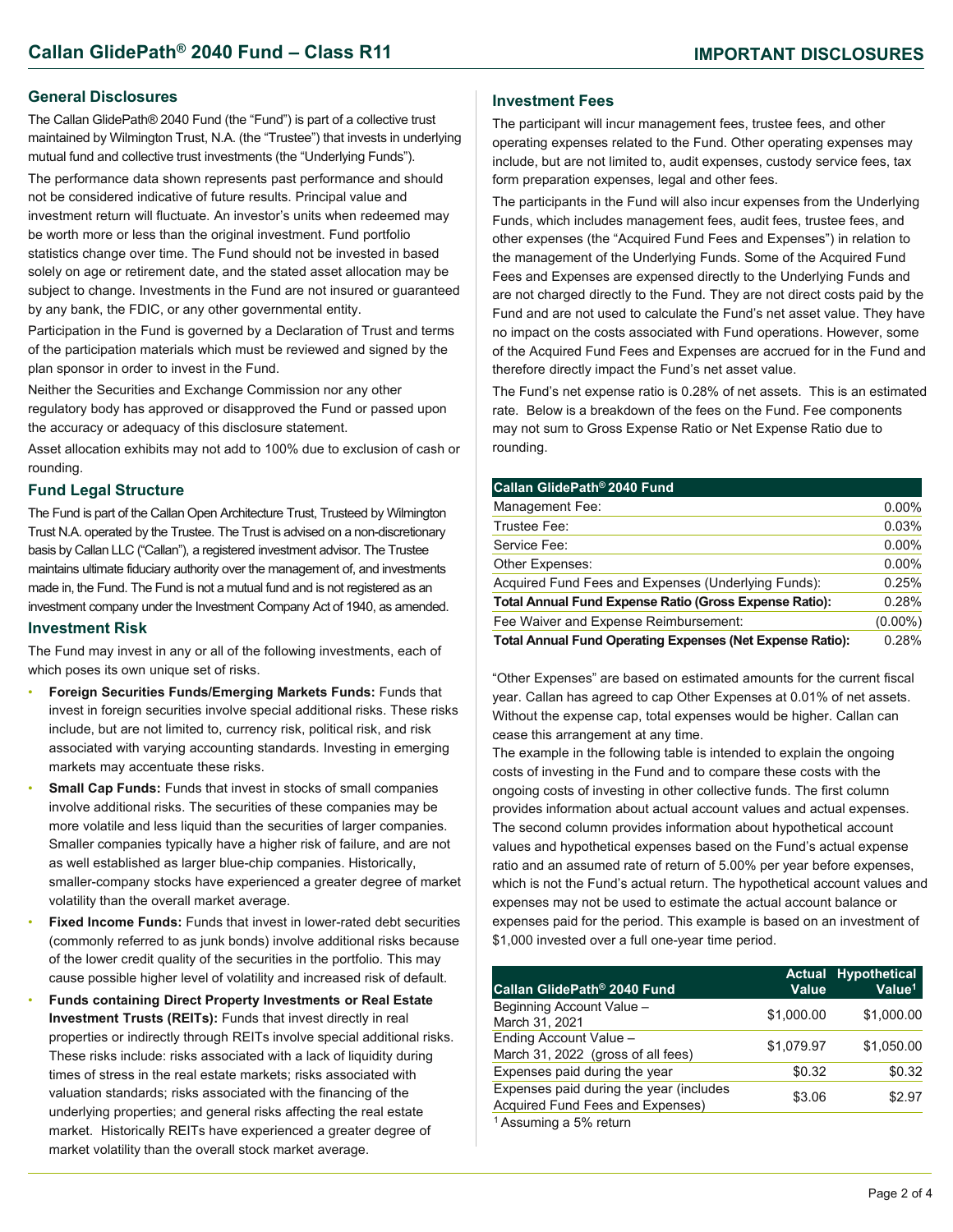### **Underlying Funds**

The Fund is a unitized "fund-of-funds" which means that it is made up of a broad array of Underlying Funds that act as building blocks for the overall portfolio.

The tables below detail the funds employed within each of the asset classes that make up the overall asset allocation for the Fund.

#### **Large Cap U.S. Equity**

| <b>Underlying Fund</b>              | Ticker | <b>Strategy</b>    |
|-------------------------------------|--------|--------------------|
| <b>BlackRock Russell 1000</b>       | NA.    | Russell 1000 Index |
| <b>Small Cap U.S. Equity</b>        |        |                    |
| <b>The should show it Three all</b> | アミュレート | $R_1 = 1 - 1$      |

| <b>Underlying Fund</b>                | <b>Ticker</b> | <b>Strategy</b> |
|---------------------------------------|---------------|-----------------|
| <b>BlackRock AlphaTilts Small Cap</b> | <b>BDSKX</b>  | Small Cap Core  |
| Pleiades Small Cap                    | <b>NA</b>     | Small Cap Core  |
| PIMCO StocksPLUS© Small CIT           | <b>NA</b>     | Small Cap Core  |
| BlackRock S&P 600                     | <b>NA</b>     | S&P 600 Index   |

### **Non-U.S. Equity**

| <b>Underlying Fund</b>                  | <b>Ticker</b> | <b>Strategy</b>             |
|-----------------------------------------|---------------|-----------------------------|
| American Funds EuroPacific Growth       | <b>RERGX</b>  | <b>International Equity</b> |
| Dodge & Cox International               | <b>DODFX</b>  | <b>International Equity</b> |
| Marathon-London Global Ex US            | <b>NA</b>     | <b>International Equity</b> |
| Sprucegrove All Country World ex U.S.   | <b>NA</b>     | <b>International Equity</b> |
| <b>DFA Emerging Markets Core Equity</b> | <b>DFCEX</b>  | <b>Emerging Markets</b>     |
| American Century EM                     | <b>NA</b>     | <b>Emerging Markets</b>     |
| Lazard EAFE Small Cap                   | <b>NA</b>     | International Small         |
| <b>BlackRock MSCI EAFE</b>              | NA            | <b>MSCI EAFE Index</b>      |

#### **Diversified Real Asset**

| <b>Underlying Fund</b>       | <b>Ticker</b> | <b>Strategy</b>            |
|------------------------------|---------------|----------------------------|
| <b>BBH TIPS</b>              | NA            | U.S. TIPS                  |
| Lazard Global Infrastructure | <b>GLIFX</b>  | Infrastructure             |
| <b>GMO Resources Fund</b>    | <b>GAAHX</b>  | <b>Natural Resources</b>   |
| DFA Global Real Estate       | <b>DFGEX</b>  | Global REITs               |
| <b>Prudential PRREF II</b>   | <b>NA</b>     | <b>Private Real Estate</b> |
| Principal US Property Fund   | <b>NA</b>     | <b>Private Real Estate</b> |

### **U.S. Fixed Income**

| <b>U.S. Fixed Income</b>                   |               |                        |
|--------------------------------------------|---------------|------------------------|
| <b>Underlying Fund</b>                     | <b>Ticker</b> | <b>Strategy</b>        |
| <b>BlackRock Total Return</b>              | <b>NA</b>     | Core Plus Bond         |
| <b>FIAM Core Plus Commingled</b>           | NA.           | Core Plus Bond         |
| Loomis Core Disciplined Alpha              | <b>NA</b>     | Core Bond              |
| BlackRock U.S. Debt Index                  | <b>NA</b>     | Blmberg Aggregate Idx  |
| <b>Credit</b><br><b>Underlying Fund</b>    | <b>Ticker</b> | <b>Strategy</b>        |
| AllianceBernstein                          | <b>AGDZX</b>  | High Income            |
| MacKay Shields                             | <b>NA</b>     | High Yield Bond        |
| Prudential                                 | <b>NA</b>     | High Yield             |
| Voya Senior Loan                           | <b>NA</b>     | Senior Loan            |
| <b>Capital Preservation</b>                |               |                        |
| <b>Underlying Fund</b>                     | <b>Ticker</b> | <b>Strategy</b>        |
| <b>Galliard Stable Return</b>              | <b>NA</b>     | Stable Value           |
| BlackRock 1-3 Year Gov/Cred Index          | <b>NA</b>     | <b>Short Term Bond</b> |
| Inflation Protected Securities (U.S. TIPS) |               |                        |
| <b>Underlying Fund</b>                     | <b>Ticker</b> | <b>Strategy</b>        |
| Brown Brothers Harriman Inflation-Idx      | NA            | U.S. TIPS              |

#### **Performance**

Total return performance reflects all investment fees, Trustee fees, capital gains, income, dividends, and any applicable expenses incurred in the operation of the Fund. Prior to inception of Class R11 (11/30/2018) performance shown reflects the fund's oldest share class, Class MO.

The primary benchmark shown for the Fund is the S&P Target Date 2040 Index. The index automatically adjusts its asset allocation over time to reflect reductions in potential risk as an investor's target date approaches. The Fund's portfolio may differ significantly from the securities in the index.

The peer group shown for the Fund is the Morningstar Target-Date 2040 Funds. The Morningstar Target-Date 2040 Funds universe contains target-date portfolios that provide diversified exposure to stocks, bonds, and cash for those investors who have a specific date in mind (in this case, the years 2036-2040) for retirement. These portfolios aim to provide investors with an optimal level of return and risk, based solely on the target date. Management adjusts the allocation among asset classes to more-conservative mixes as the target date approaches, following a preset glide path. A target-date portfolio is part of a series of funds offering multiple retirement dates to investors.

The Fund's performance and net expense ratio is ranked against this Morningstar universe for comparison purposes only.

#### **About the Fund's Sub-Advisor**

Founded in 1973, Callan is one of the largest independently-owned investment management and consulting firms in the United States. Headquartered in San Francisco, with offices across the country, Callan provides research, education, decision support, and advice to institutional investors representing approximately \$2 trillion in total assets.